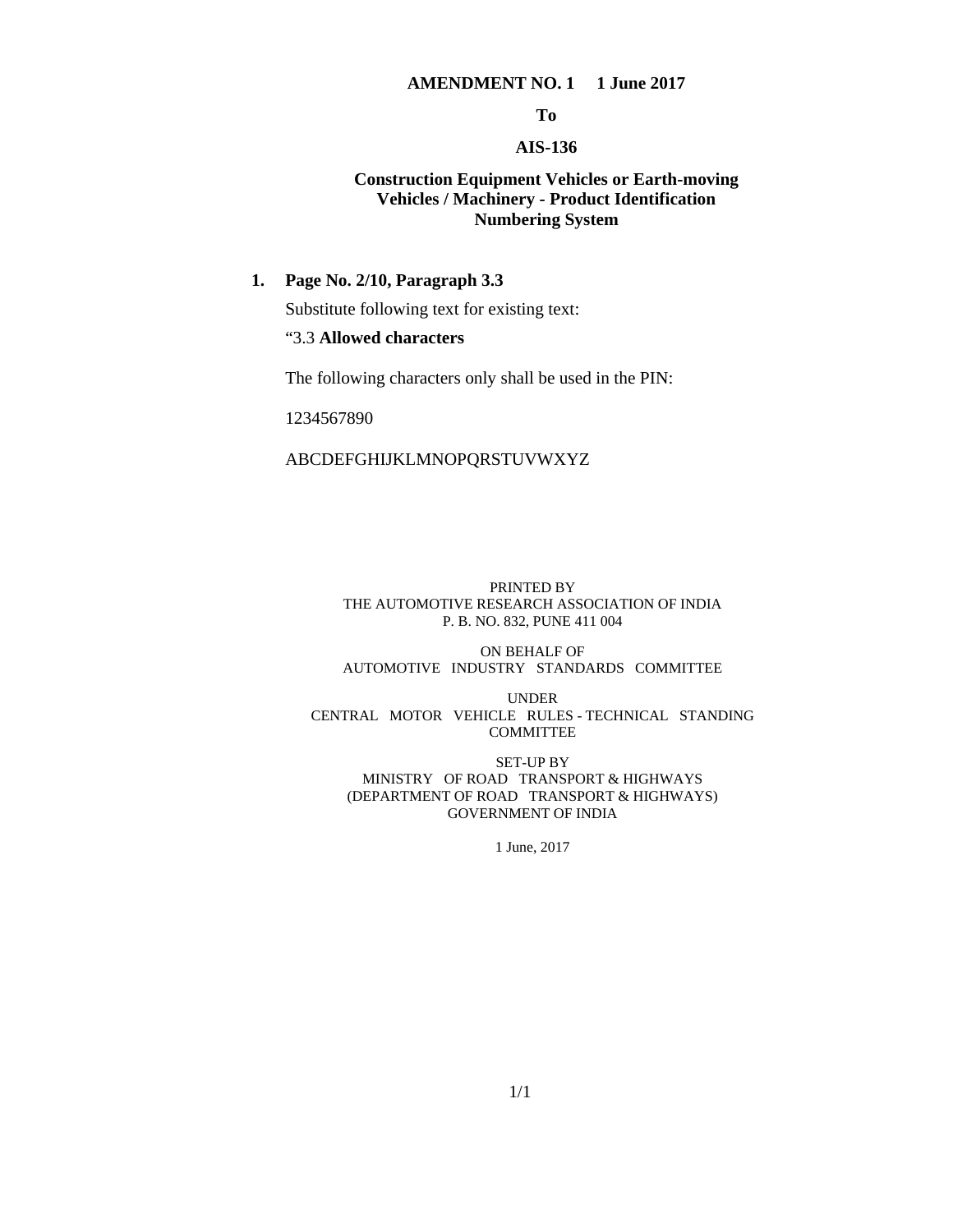## AUTOMOTIVE INDUSTRY STANDARD

# **Construction Equipment Vehicles or Earth-moving Vehicles / Machinery**  - **Product Identification Numbering System**

PRINTED BY THE AUTOMOTIVE RESEARCH ASSOCIATION OF INDIA P.B. NO. 832, PUNE 411 004

ON BEHALF OF AUTOMOTIVE INDUSTRY STANDARDS COMMITTEE

UNDER CENTRAL MOTOR VEHICLE RULES – TECHNICAL STANDING COMMITTEE

> SET-UP BY MINISTRY OF ROAD TRANSPORT & HIGHWAYS (DEPARTMENT OF ROAD TRANSPORT & HIGHWAYS) GOVERNMENT OF INDIA

> > October 2015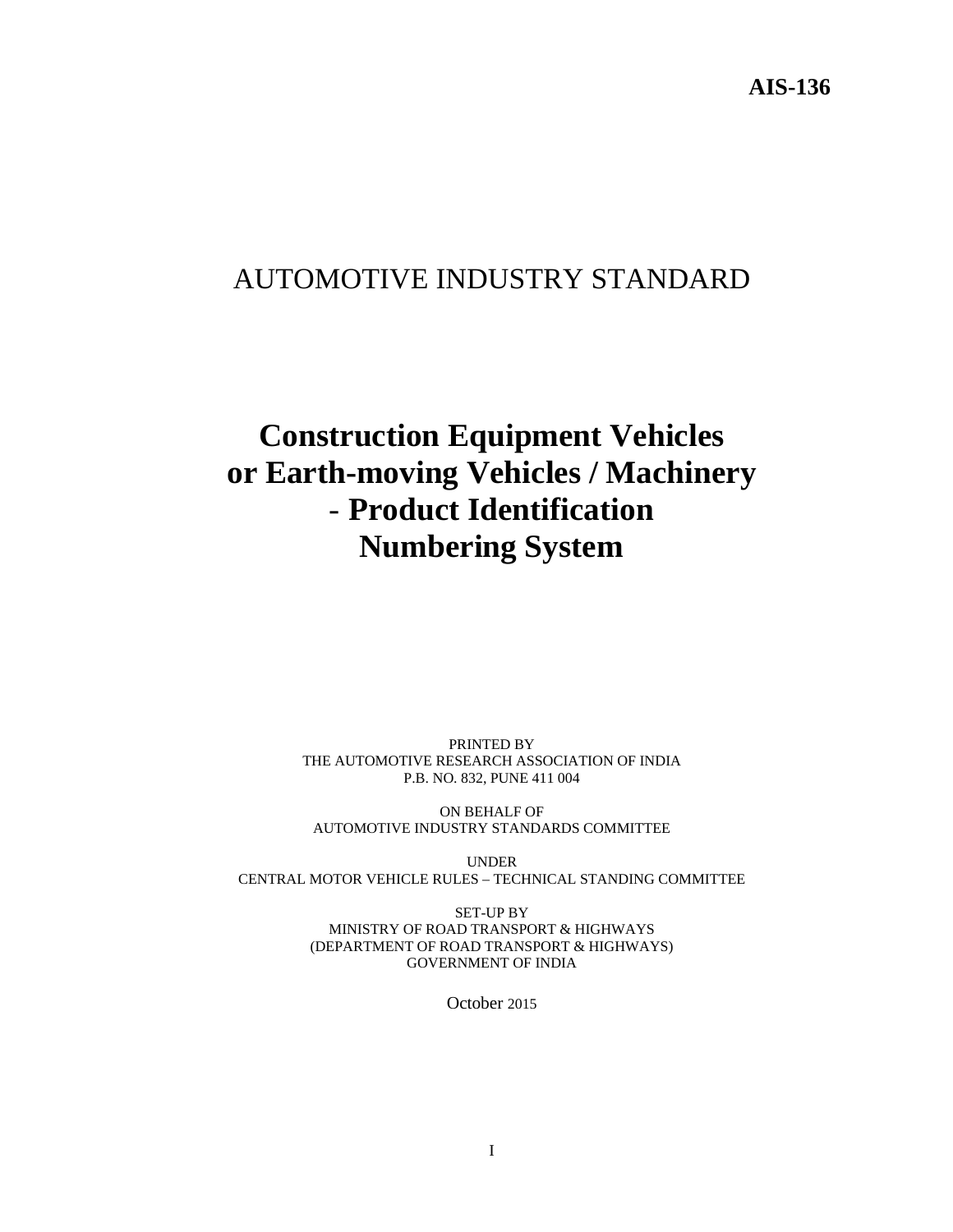| Sr.<br>No. | Corrigenda. | Amendment | <b>Revision</b> | <b>Date</b> | <b>Remark</b> | Misc. |
|------------|-------------|-----------|-----------------|-------------|---------------|-------|
|            |             |           |                 |             |               |       |
|            |             |           |                 |             |               |       |
|            |             |           |                 |             |               |       |
|            |             |           |                 |             |               |       |
|            |             |           |                 |             |               |       |
|            |             |           |                 |             |               |       |
|            |             |           |                 |             |               |       |
|            |             |           |                 |             |               |       |
|            |             |           |                 |             |               |       |
|            |             |           |                 |             |               |       |
|            |             |           |                 |             |               |       |

## **Status chart of the Standard to be used by the purchaser for updating the record**

**General remarks:**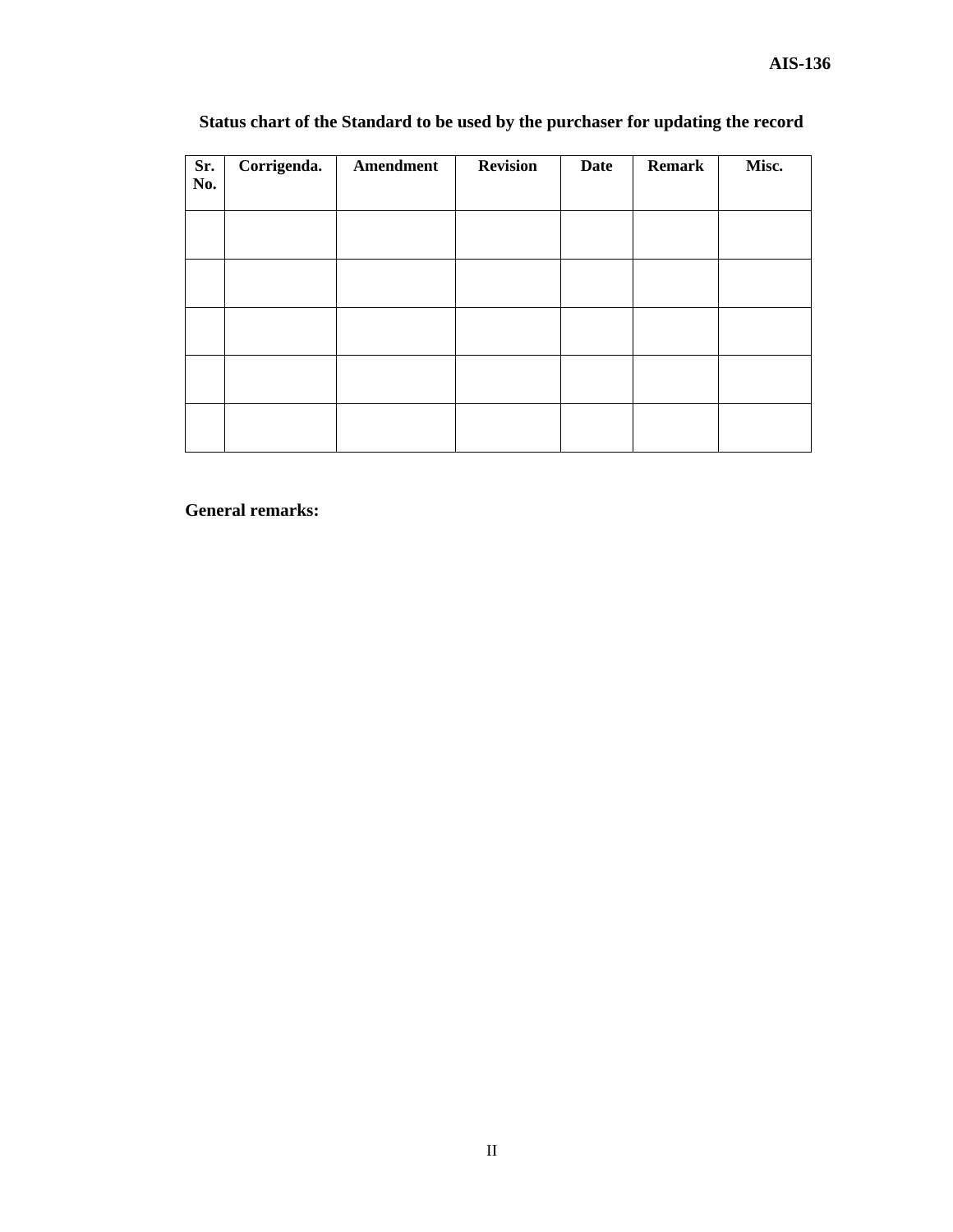#### **INTRODUCTION**

The Government of India felt the need for a permanent agency to expedite the publication of standards and development of test facilities in parallel when the work on the preparation of the standards is going on, as the development of improved safety critical parts can be undertaken only after the publication of the standard and commissioning of test facilities. To this end, the erstwhile Ministry of Surface Transport (MOST) has constituted a permanent Automotive Industry Standards Committee (AISC) vide order No. RT-11028/11/97-MVL dated September 15, 1997. The standards prepared by AISC will be approved by the permanent CMVR Technical Standing Committee (CMVR-TSC). After approval, the Automotive Research Association of India, (ARAI), Pune, being the Secretariat of the AIS Committee, will publish this standard. For better dissemination of this information ARAI has published this document on their Web site.

Presently most of the Construction Equipment Vehicles and self-propelled Earth moving Vehicles / Machinery are complying ISO 10261:2002 for Product Identification Numbering (PIN) system. Prevailing CMVR requirements for Vehicle Identification Numbering (VIN) system as per AIS-065 notified under CMV Rule 122 is not applicable for Construction Equipment Vehicles. However, GSR 810 (E), regarding VAHAN data requires Vehicle Identification Number (chassis number) for uploading registration details of these vehicles as well from  $1<sup>st</sup>$  October 2015. To fulfill this urgent need, AISC panel has prepared a new AIS based on ISO 10261:2002.

The AISC panel and the Automotive Industry Standards Committee (AISC) responsible for preparation of this standard are given in Annex B and Annex C respectively.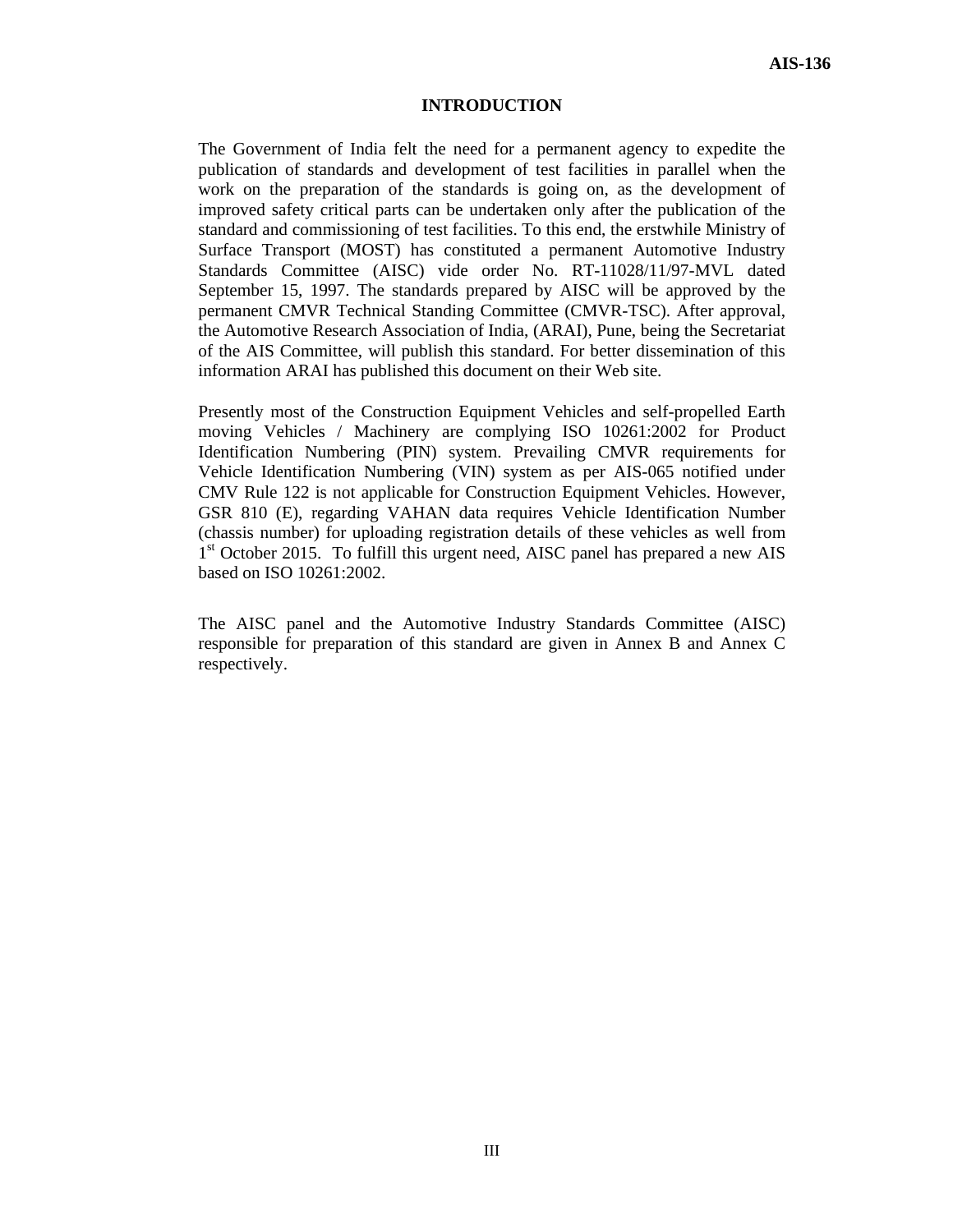| Paragraph<br>No. | <b>Contents</b>                                                                                     |       |
|------------------|-----------------------------------------------------------------------------------------------------|-------|
| 1.               | Scope                                                                                               | 1/10  |
| 2.               | Definitions                                                                                         | 1/10  |
| 3.               | General requirements                                                                                | 2/10  |
| 4.               | Product label/Plate                                                                                 | 4/10  |
| 5.               | Marking                                                                                             | 5/10  |
| 6.               | PIN character readability                                                                           | 6/10  |
| 7.               | Instruction manual references                                                                       | 6/10  |
| 8.               | Approval for compliance                                                                             | 7/10  |
|                  | <b>List of Annexes</b>                                                                              |       |
| Annex A          | WMC listing procedure                                                                               | 8/10  |
| Annex B          | Composition of AISC panel on product identification numbering<br>for Construction Equipment Vehicle | 9/10  |
| Annex $C$        | Committee composition Automotive Industry Standards Committee                                       | 10/10 |

## **Construction Equipment Vehicles or Earth-moving Vehicles / Machinery - Product Identification Numbering system**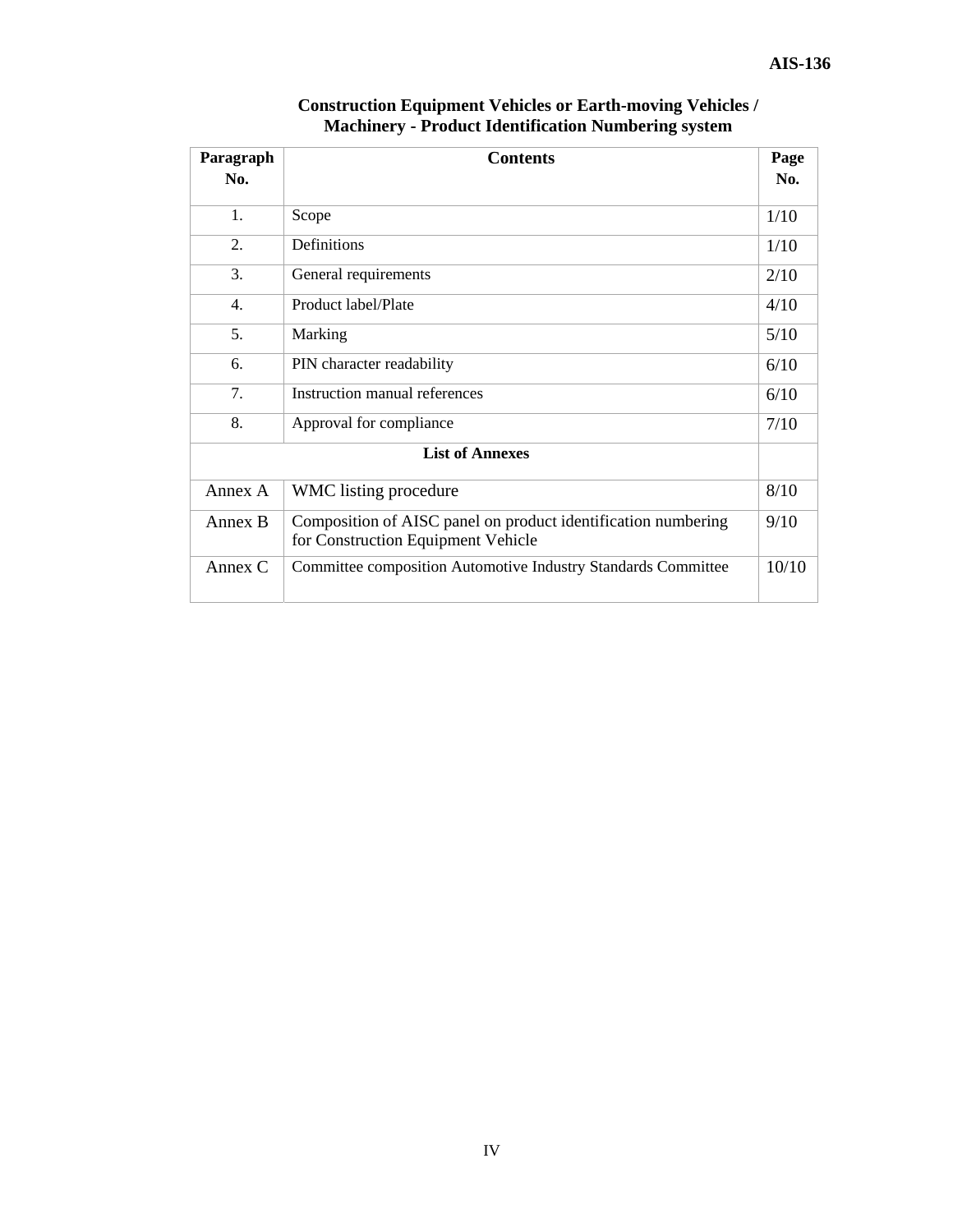## **Construction equipment vehicles or Earth-moving Vehicles / Machinery-Product Identification Numbering system**

## **1. SCOPE**

This standard specifies the requirements, content, structure and identification location of a product identification numbering system for Construction Equipment Vehicle and/or Earth-moving vehicles / machinery as may be defined in CMV Rule 2 (cab).

It is not applicable to the identification of components or attachments.

## **2. DEFINITIONS**

For the purposes of this standard, the following terms and definitions apply.

## 2.1 **Product Identification Number (PIN)**

Unique set of 17 alphanumeric characters assigned to a complete vehicles by the manufacturer for identification purposes.

NOTE: The PIN consists of four fields as defined in 2.1.1 to 2.1.4.

## 2.1.1 **World Manufacturer Code (WMC)**

First field of the PIN, alphanumeric code designating the manufacturer of thevehicle/ machine.

## 2.1.2 **Vehicle/ Machine Descriptor Section (MDS)**

Second field of the PIN, comprising information describing the vehicle.

## 2.1.3 **Vehicle/ Machine Indicator Section (MIS)**

Last field of the PIN, distinguishing, in conjunction with the WMC and MDS, one vehicle/ machine from another by designation.

## 2.1.4 **Check Letter Section**: **(CL)**

Third field of the PIN, consisting of an alpha character in the ninth position based on a calculation of the remaining 16 characters in the PIN and determining its validity or assigned, non-calculated, alpha character.

## 2.2 **Primary marking**

PIN placed on a vehicle/ machine in a visible location.

## 2.3 **Concealed marking**

 PIN, or derivative consisting of the MIS, placed on the vehicle/ machine in a concealed location.

## 2.4 **Product label/plate**

Means of displaying the PIN and vehicle /machine details on the machine.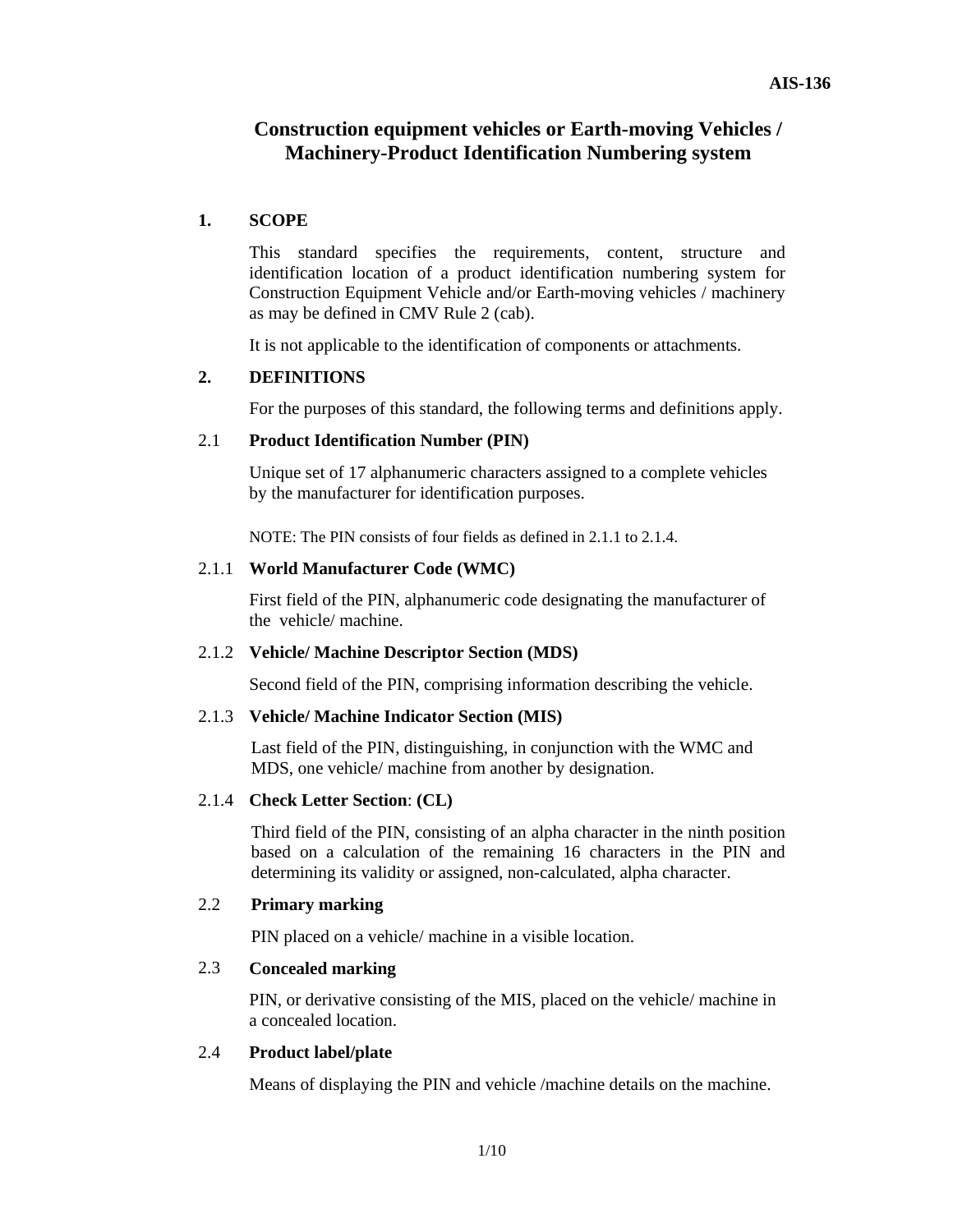## 2.5 **Field**

 Set of one to eight character positions reserved for specific information EXAMPLES: WMC, MDS, MIS, CL.

## 2.6 **Manufacturer**

 Individual, partnership or company responsible for ensuring the uniqueness of the PIN.

 NOTE: The manufacturer may be a single entity even when several factories produce the product.

## **3 GENERAL REQUIREMENTS**

## 3.1 **Characters in the PIN**

The primary marking on the vehicle / machine and on the product label/plate shall consist of 17 characters on a single horizontal line without breaks or separations between the characters. There shall be no additional signs, letters or characters before or after the preceding and ensuing symbols specified in 3.2. Zero (0) shall be used in the first positions of a field whenever fewer than the required number of characters is used.

EXAMPLE: In the MDS, for model "AF3", write 00AF3, not AF3.

## 3.2 **Protection against adding characters**

An acceptable symbol shall immediately precede the first numeral or letter of the PIN and immediately follow the last numeral of the PIN.

The acceptable symbol shall be

- an asterisk (\*),
- greater-than and less-than signs  $(2 <)$ ,
- a corporate symbol, or
- a company logo.

Instead of greater-than and less-than signs, angular brackets or similar "vee" symbols horizontally pointing inwards may be placed on either side of the PIN.

## 3.3 **Allowed characters**

The following characters only shall be used in the PIN:

1234567890

## ABCDEFGHJKLMNPRSTUVWXYZ

Characters I, O & Q shall not be used.

## 3.4 **World Manufacturer Code (WMC)**

 WMC shall consist of three alphanumeric (alpha or numeric) characters in positions 1, 2 and 3. The manufacturer shall follow the procedure in Annex A to secure a WMC listing. The registration process will require sufficient information to identify a manufacturer.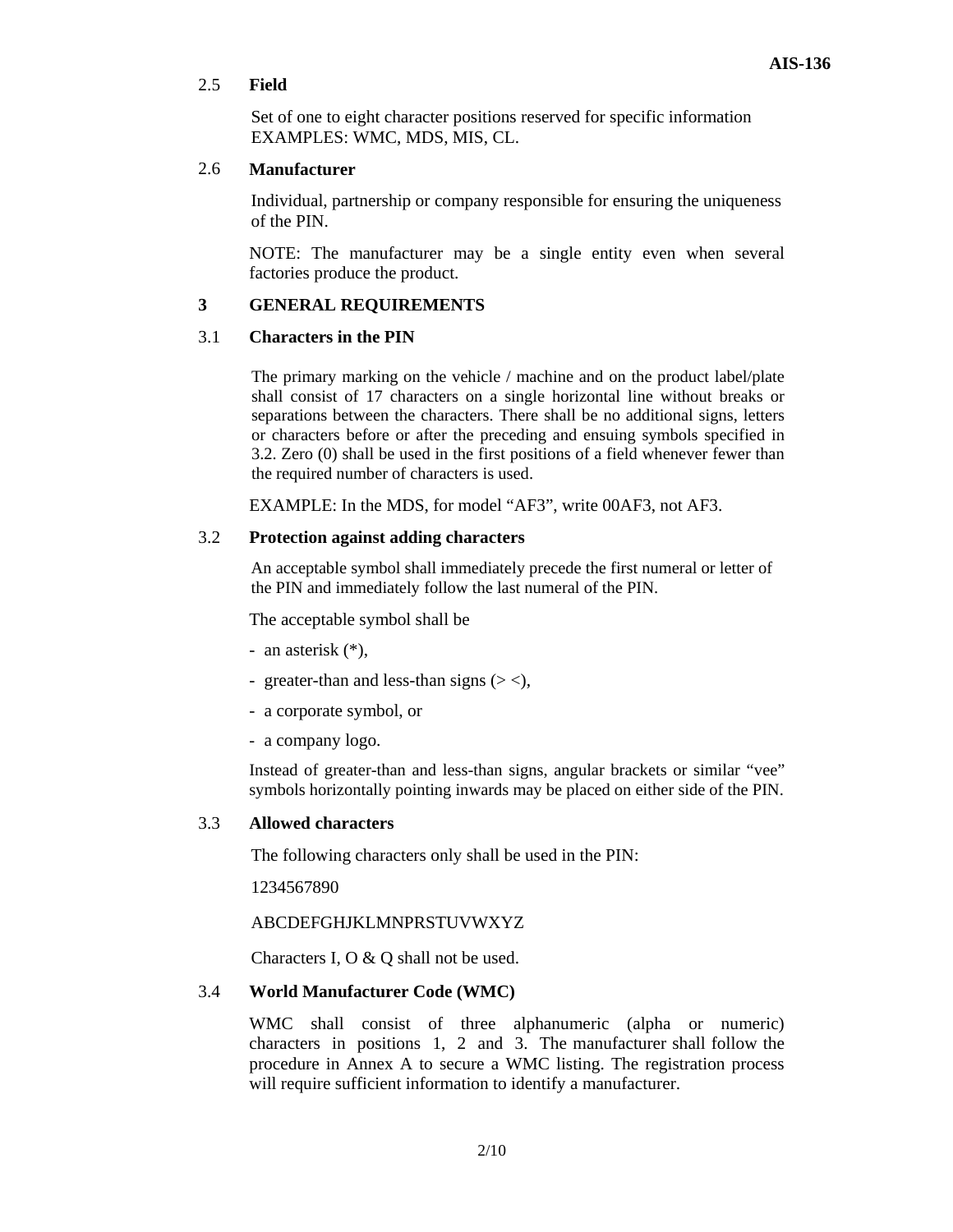## 3.5 **Vehicle/ Machine Descriptor Section (MDS)**

 The MDS shall consist of five alphanumeric characters in positions 4, 5, 6, 7 and 8. The manufacturer is to determine the coding and sequence of the information. This field may be comprised of general descriptive attributes of the vehicle/ machine. It is recommended that this field make use of information that is readily visible on the vehicle/ machine.

 EXAMPLE: For a model 493C, a suitable character sequence would be 00493 or 0493C.

## 3.6 **Vehicle/ Machine Indicator Section (MIS)**

 The MIS shall designate a unique manufacturing number and consist of eight alphanumeric characters in positions 10, 11, 12, 13, 14, 15, 16 and 17. Alpha or numeric characters may be used in positions 10, 11, 12 and 13. Only numerals shall be used in positions 14, 15, 16 and 17. The content of the MIS is at the discretion of the manufacturer. The manufacturer may choose to designate the year of manufacture. It is recommended that the year be indicated by the first character of the MIS (position 10). The recommended code to be used to identify the year is given in Table 1.

## 3.7 **Check Letter (CL)**

 The calculation to determine the CL shall be based on a formula provided by the website manager to the manufacturer (see annex A). As an alternative, the website manager may provide a non-calculated letter that the manufacturer may use in this position for vehicle/ machine models having a volume of less than 100 units per year.

## 3.8 **Duplication**

The manufacturer shall ensure that the same 17-character PIN number shall not be reissued for 30 years. The manufacturer is responsible for maintaining a complete file of PIN records for all vehicle/ machine using the assigned WMC.

## 3.9 **PIN format**

 The following example shows a PIN meeting the requirements of this Standard.

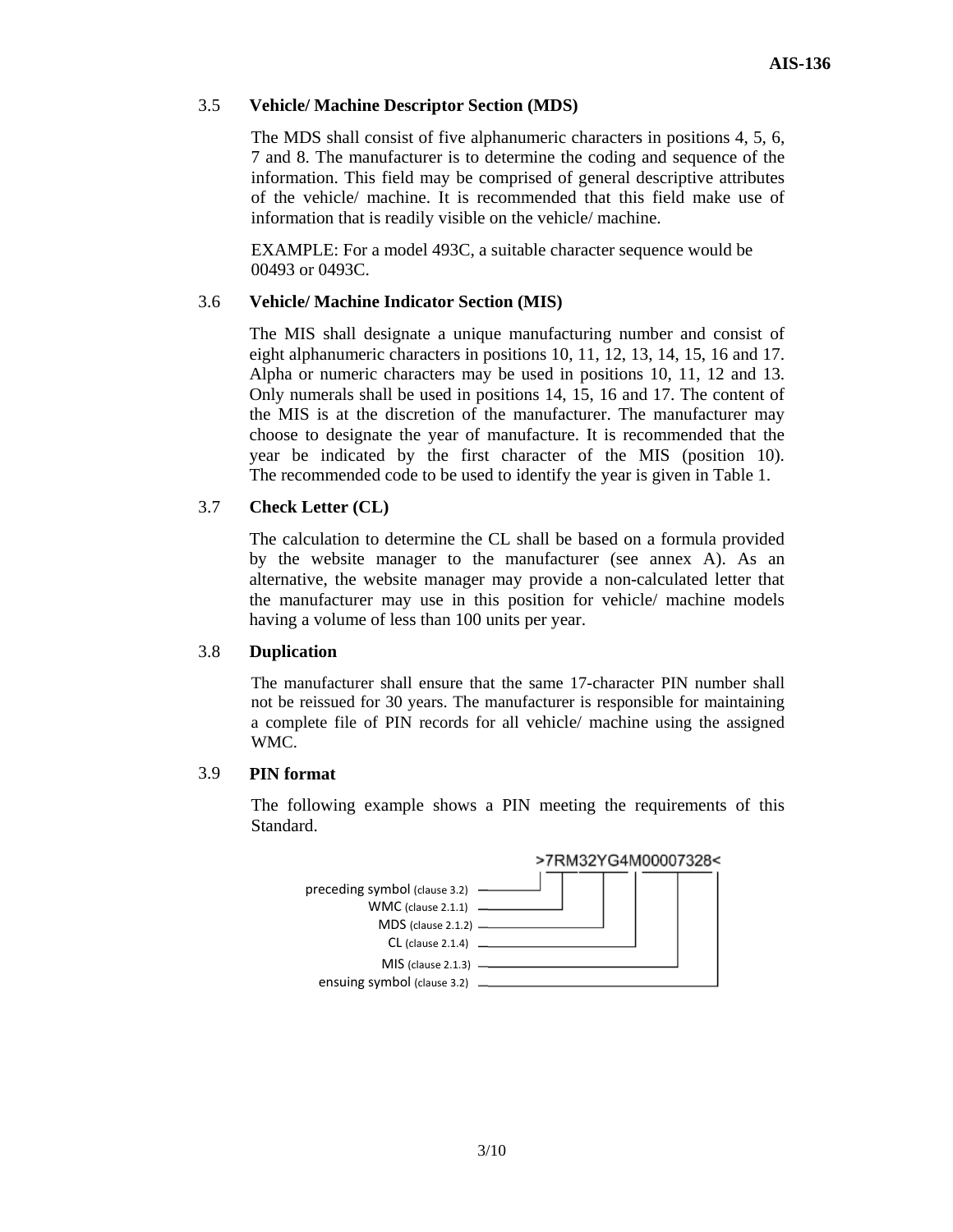## **4 PRODUCT LABEL/PLATE**

## 4.1 **Components**

 The product label/plate (see Figure 1) shall contain at least the following information:

- a) name and address of manufacturer;
- b) machine model designation, or designation of series or type (if any), which shall be arranged according to the manufacturer's specifications;
- c) the words "Product Identification Number" written in full or PIN;
- d) the month and year of manufacturing shall be indicated by a suitable code or format decided by the vehicle/ machine manufacturer.

 The brand name or company-trademarked logo may be included. The sample label/plate shown in Figure 1 meets the requirements of this standard.

 Text on the product label/plate shall be in a colour that contrasts with the colour of the background. Product label/plate materials shall be selected to maintain legibility during the expected life of the vehicle/ machine.

 The product label/plate shall be constructed in a manner that makes it difficult to alter or remove without detection or mutilation.

 In case of vehicle/ machine imported there shall be second plate with addition regional information's.

4.1.1 CMVR type-approval number.

 The testing agencies referred in Rule 126 of the Central Motor Vehicles Rules, 1989, shall adopt the following methodology for numbering the Type Approval Certificates. The Type Approval certificate shall be in 8 digits to indicate the following as given below.

| 1 digit          | 1 digit     | 1 digit code  | 1 digit code   | 4 digit code   |
|------------------|-------------|---------------|----------------|----------------|
| code for         | code for    | for the year  | for the        | for the Serial |
| the Test         | the Type of | of            | miscellaneous  | Number of      |
| Agency           | certificate | certification | information    | the Type       |
|                  |             |               | on the type of | Approval       |
|                  |             |               | vehicle        | Certificate    |
|                  |             |               |                |                |
| $\left(1\right)$ | (2)         |               | (4)            |                |

The digit Codes referred above shall represent the following details.

- (1) Code for test agency:
	- A Automotive Research Association of India (ARAI).
	- V Vehicles Research and Development Establishment (VRDE)
	- P Indian Institute of Petroleum (IIP).
	- T Central Machinery testing and Training Institute (CFMTTI).
	- C International Centre for Automotive Technology (ICAT).
	- R Central Institute of Road Transport (CIRT).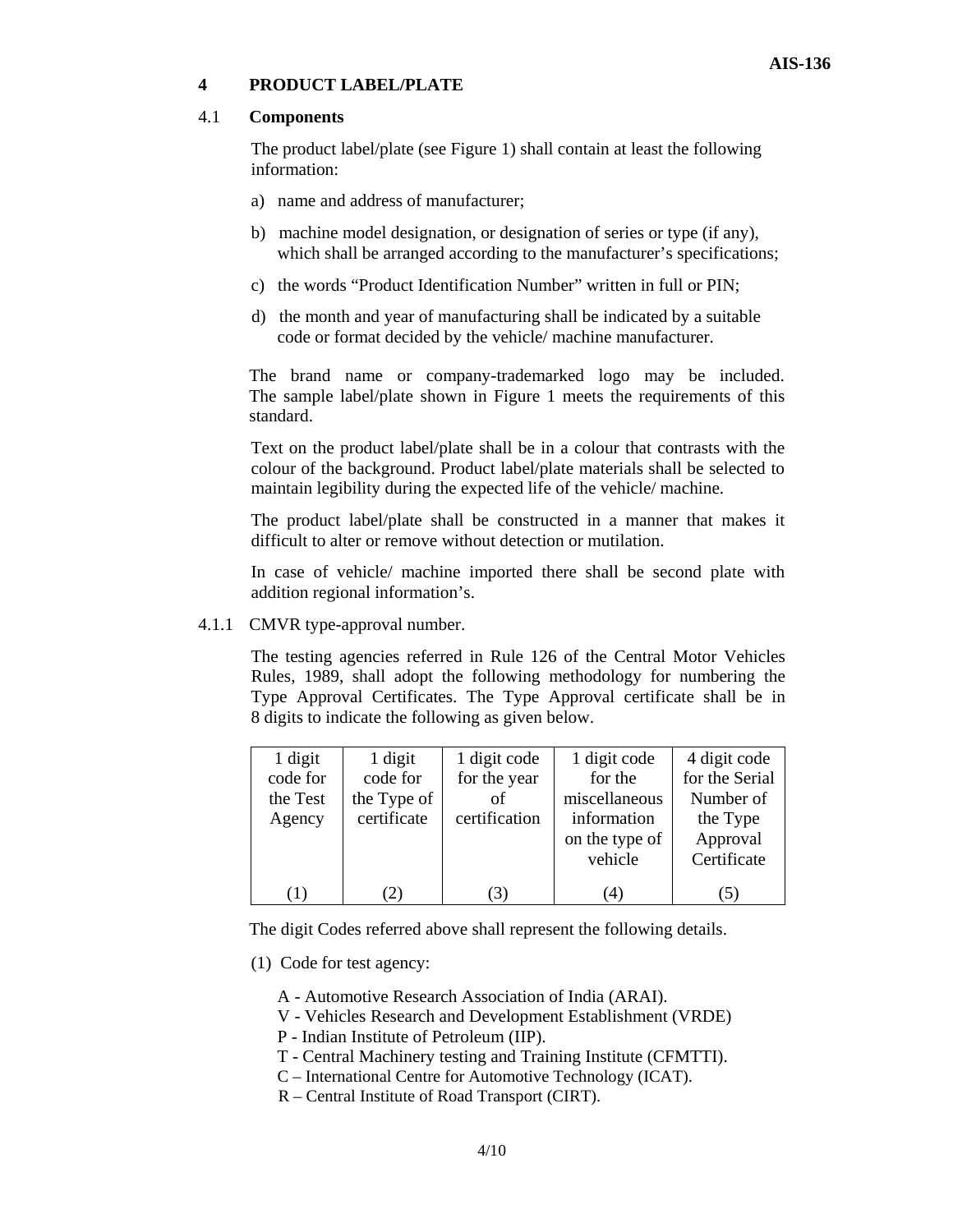(2) Code for the Type of certificate:

A - Base Certificate

(3) Code for the Year of Certification:

 A - 2005, B - 2006, C - 2007, D - 2008 ---------- Z - 2029. (4) Code for Miscellaneous Information:

- N Conventional vehicles like Gasoline and Diesel.
- A CNG vehicles.
- L LPG vehicles.
- B Battery Operated Vehicles.
- H Hybrid Vehicles.

(5) Four digit Code for the Serial Number of the Type Approval Certificate.

0009, ……. 0099…….. 0999, …….. 9999

## 4.2 **Location**

 The product label/plate shall be placed in such a location as to minimize the risk of damage during vehicle/ machine operation or from weathering.

 The preferred location of the product label/plate is on the right/Left-hand side of the vehicle/ machine and on the frame or other permanent structure of the vehicle/ machine not considered a replaceable item. The location should be adjacent to the operator's access area in a clearly visible and accessible position.

 The product label/plate shall be visible without removing any part of the vehicle/ machine and shall be readable under daylight conditions.

## 4.3 **Fixation**

 The product label/plate shall be affixed to the vehicle/ machine in a manner that makes it difficult to alter or remove without detection or mutilation.

## **5 MARKING**

## 5.1 **Primary marking**

 The PIN shall be embossed, stamped or engraved on a frame or other permanent structure not subject to replacement and in a clearly visible and accessible position, readable from outside the vehicle/machine. For large vehicles/ machines, the preferred primary marking location is on the left/Right-hand side near the front of the vehicle/ machine.

## 5.2 **Optional marking**

## 5.2.1 **Product label/plate**

The label/plate shall be in accordance with clause 4.

## 5.2.2 **Concealed marking**

 The vehicle/ machine may also have a concealed marking consisting of the PIN or a derivation of the PIN. The aim of this marking is to make identification of the vehicle/ machine possible if the primary marking is destroyed or becomes unreadable. The concealed marking location shall not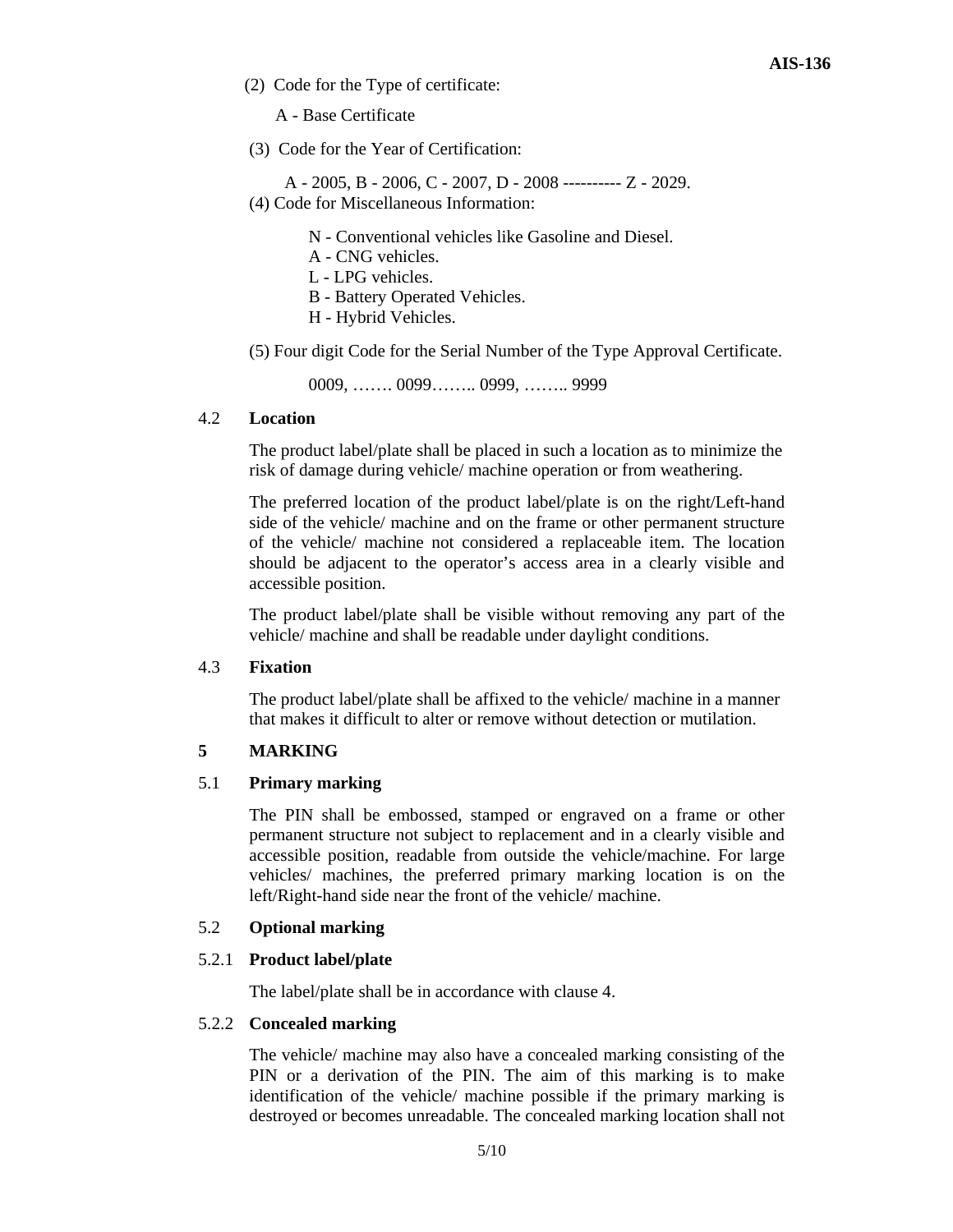be published in the operator's or service manuals; it is to be divulged only to authorized law enforcement officers and others on a need-to-know basis.

The concealed marking location shall be

- a) difficult to discover accidentally,
- b) possible to read by use of a flashlight or mirror,
- c) placed on a permanent structure or a part of the machine not susceptible to damage or repair, and
- d) visible without removing, detaching or dismantling any major part of the vehicle/ machine (except for lightweight guards, shields, etc.).

## **6 PIN CHARACTER READABILITY**

 PIN characters on the product label/plate shall be embossed, stamped, engraved, impressed, laser-cut or printed in a durable manner.

 PIN characters on the vehicle/ machine structure shall be stamped, laser-cut or engraved in accordance with 5.1 or 5.2.2.

For stamped characters, the minimum depth shall be 0.2 mm.

The minimum height of characters (numerals and letters) shall be

- a) at least 5 mm for characters marked in the empty spaces on the prod label/plate, and
- b) at least 7 mm for characters marked directly on the vehicle/ machine structure.

## **7 INSTRUCTION MANUAL REFERENCES**

 The locations in which the primary marking and product label/plate appear on the vehicle/ machine shall be shown and described in the instruction manual for operation and maintenance, or equivalent product publications.

| Year | Code         | Year | Code         | Year | Code           | Year | Code          |
|------|--------------|------|--------------|------|----------------|------|---------------|
| 2015 | F            | 2023 | P            | 2031 | 1              | 2039 | 9             |
| 2016 | G            | 2024 | $\mathbb{R}$ | 2032 | $\overline{2}$ | 2040 | A             |
| 2017 | Н            | 2025 | S            | 2033 | 3              | 2041 | B             |
| 2018 | $\mathbf{J}$ | 2026 | T            | 2034 | $\overline{4}$ | 2042 | $\mathcal{C}$ |
| 2019 | K            | 2027 | V            | 2035 | 5              | 2043 | D             |
| 2020 | L            | 2028 | W            | 2036 | 6              | 2044 | E             |
| 2021 | M            | 2029 | X            | 2037 | $\overline{7}$ | 2045 | F             |
| 2022 | N            | 2030 | Y            | 2038 | 8              | 2046 | G             |
|      |              |      |              |      |                | 2047 | H             |

## **Table1 Year Designation Code**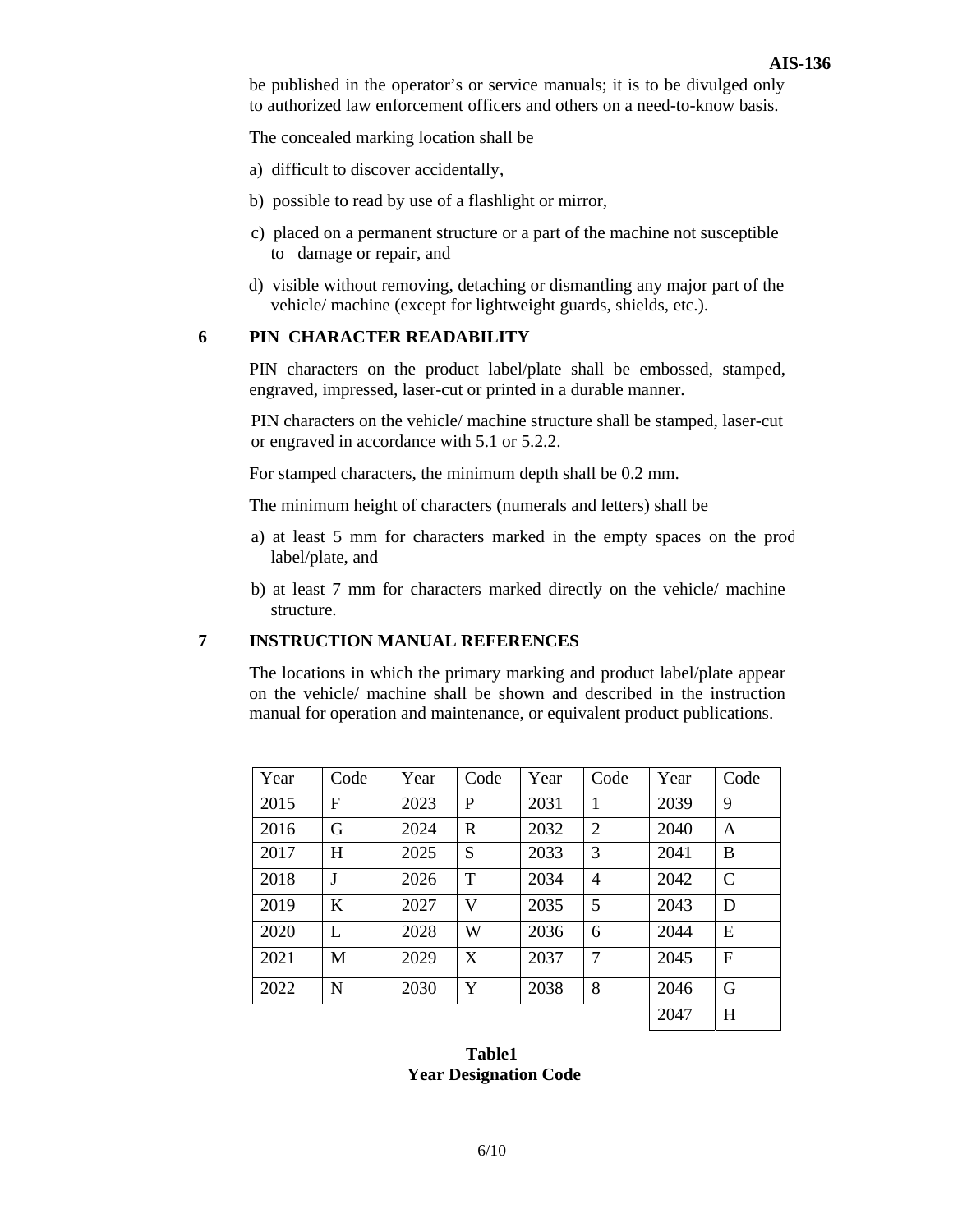

## **Figure 1**

## **Product Label/plate - Example**

## **8. APPROVAL FOR COMPLIANCE**

8.1 **Compliance by the Vehicle manufacturer:** The compliance to this standard for certification purposes shall be established by the testing agencies referred in Rule 126 of the Central Motor Vehicles Rules, 1989 by verifying the documents submitted by the vehicle manufacturer. These documents shall include the following.

i) Information as per Table – 11 of AIS: 007.

ii) Information regarding the World Manufacturer's Code (WMC).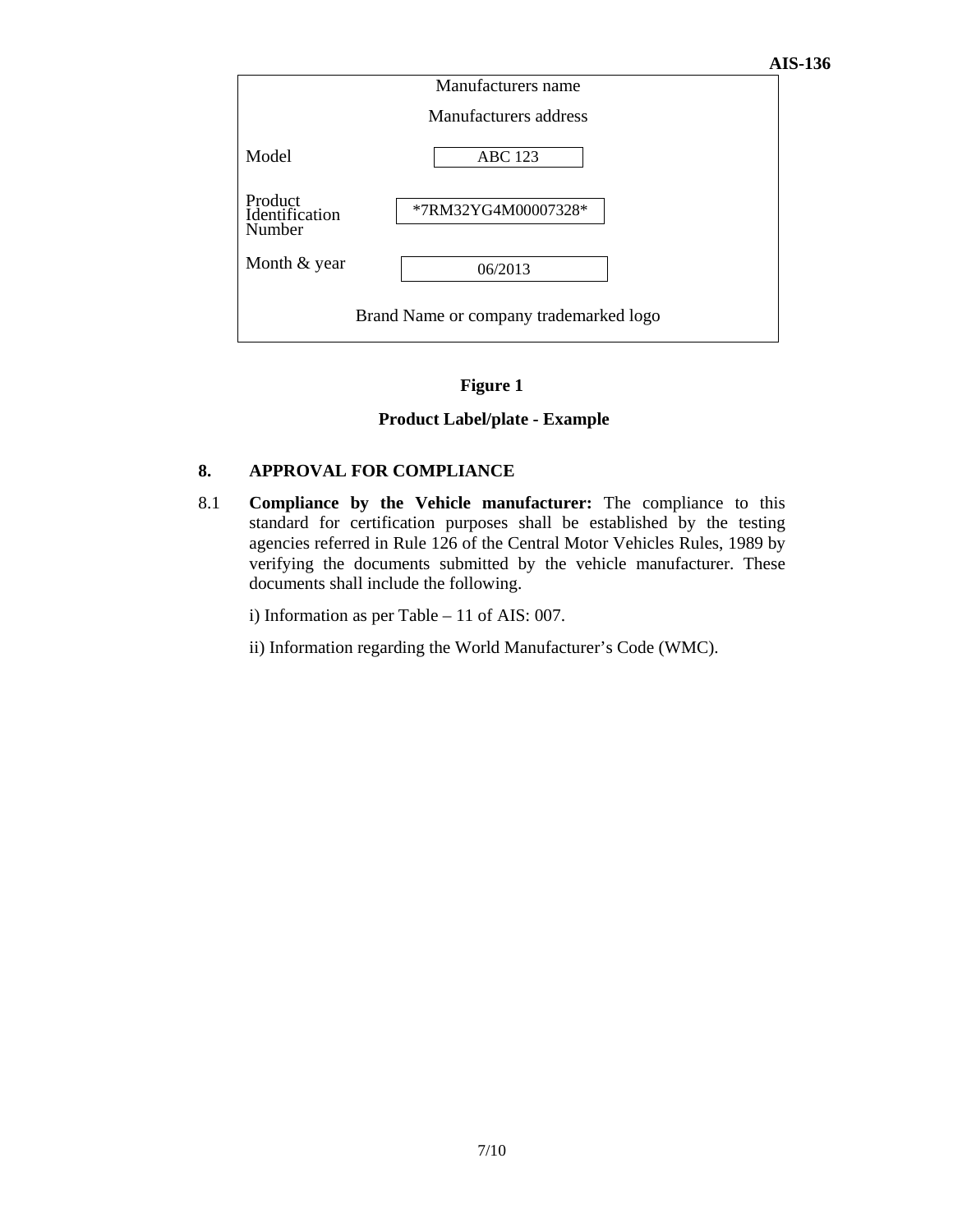## **ANNEX A**

#### (Normative, See clause 3.4)

## **WMC LISTING PROCEDURE**

## **A.1 Initiation of listing**

The listing request procedure shall be initiated as follows.

a) Log on to the website:

http://standards.iso.org/iso/10261

- b) Select "WMC list" ("World Manufacturer Codes List"). Review the list of currently used WMC characters and select an alphanumeric character set not yet used.
- c) Send communication to test agency where CMVR compliance is being sought providing the following information:
	- 1) selected WMC character set;
	- 2) name of manufacturer;
	- 3) complete mail delivery address;
	- 4) name of manufacturer's representative;
	- 5) telephone number;
	- 6) facsimile number;
	- 7) representative's electronic mail address;
	- 8) manufacturer's Internet domain name.

## **A.2 Confirmation of listing**

The listing shall be confirmed by the website manager as follows.

- a) Review and verify the submitted information.
- b) Reply to confirm the WMC listing and transmit the formula for calculating the CL and the letter to be used for a non-calculated CL.

The manufacturer shall notify the website manager of any change of representative within 30 days.

In the event of the manufacturer merging with another company that already has an existing WMC, either both codes may continue to be used or the use of one or the other discontinued.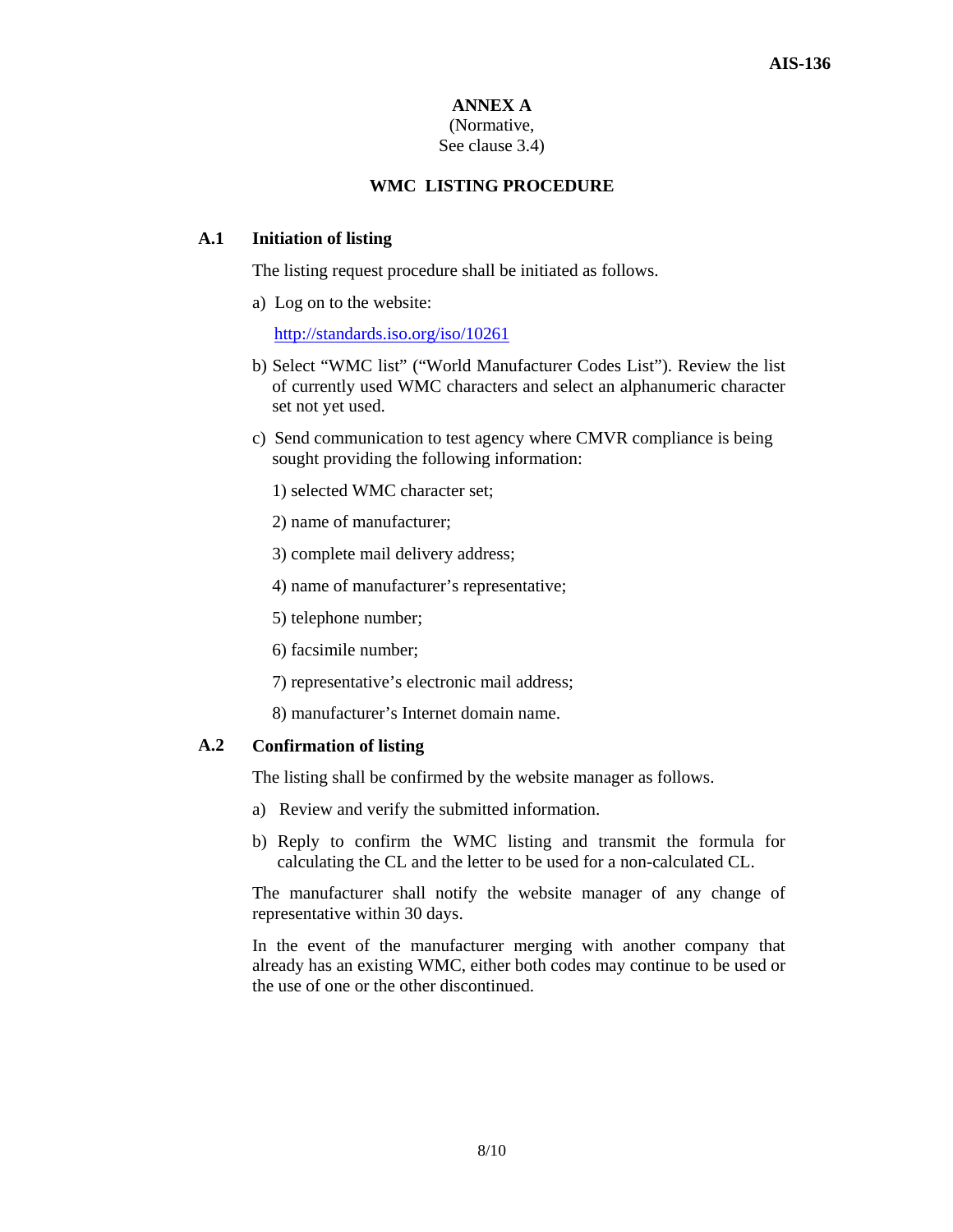## **ANNEX B**

(See Introduction)

## **COMPOSITION OF AISC PANEL ON**

## **PRODUCT IDENTIFICATION NUMBERING FOR CONSTRUCTION EQUIPMENT VEHICLE\***

| Convener                    |                                                             |
|-----------------------------|-------------------------------------------------------------|
| Mr. A. A. Badusha           | The Automotive Research Association of India (ARAI)         |
| <b>Members</b>              | <b>Representing</b>                                         |
| Mr. Vishal Rawal            | The Automotive Research Association of India (ARAI)         |
| Mr. Saurabh Dalela          | JCB India Ltd.,                                             |
| Mr. Karthik Kaliappan       | John Deere India Pvt Ltd.                                   |
| Mr. K.Vijay                 | Ajax Fiori Engineering (I) Pvt. Ltd                         |
| Mr. K Reji Jose             | Caterpillar India Ltd.                                      |
| Mr. Vivek Rawat             | JCB India Ltd.,                                             |
| Mr. Suresh Kumar M.         | Larsen & Toubro Limited                                     |
| Mr. Rajeev Shalia           | <b>Case Construction Equipment</b>                          |
| Mr. Bhaskaran Venkataramani | Caterpillar India Ltd.                                      |
| Mr. Venkatesh Balasingam    | Caterpillar India Ltd.                                      |
| Mr. G, Rajendra.            | Mahindra& Mahindra Construction Equipment Division          |
| Mr. M.Rajendran             | Komatsu India Pvt.Ltd.                                      |
| Mr. Ashok                   | Volvo Construction Equipment Ltd.,                          |
| Mr. S. G. Roy               | Indian Earthmoving & Construction Industry Association Ltd. |

\* At the time of approval of this Automotive Industry Standard (AIS)